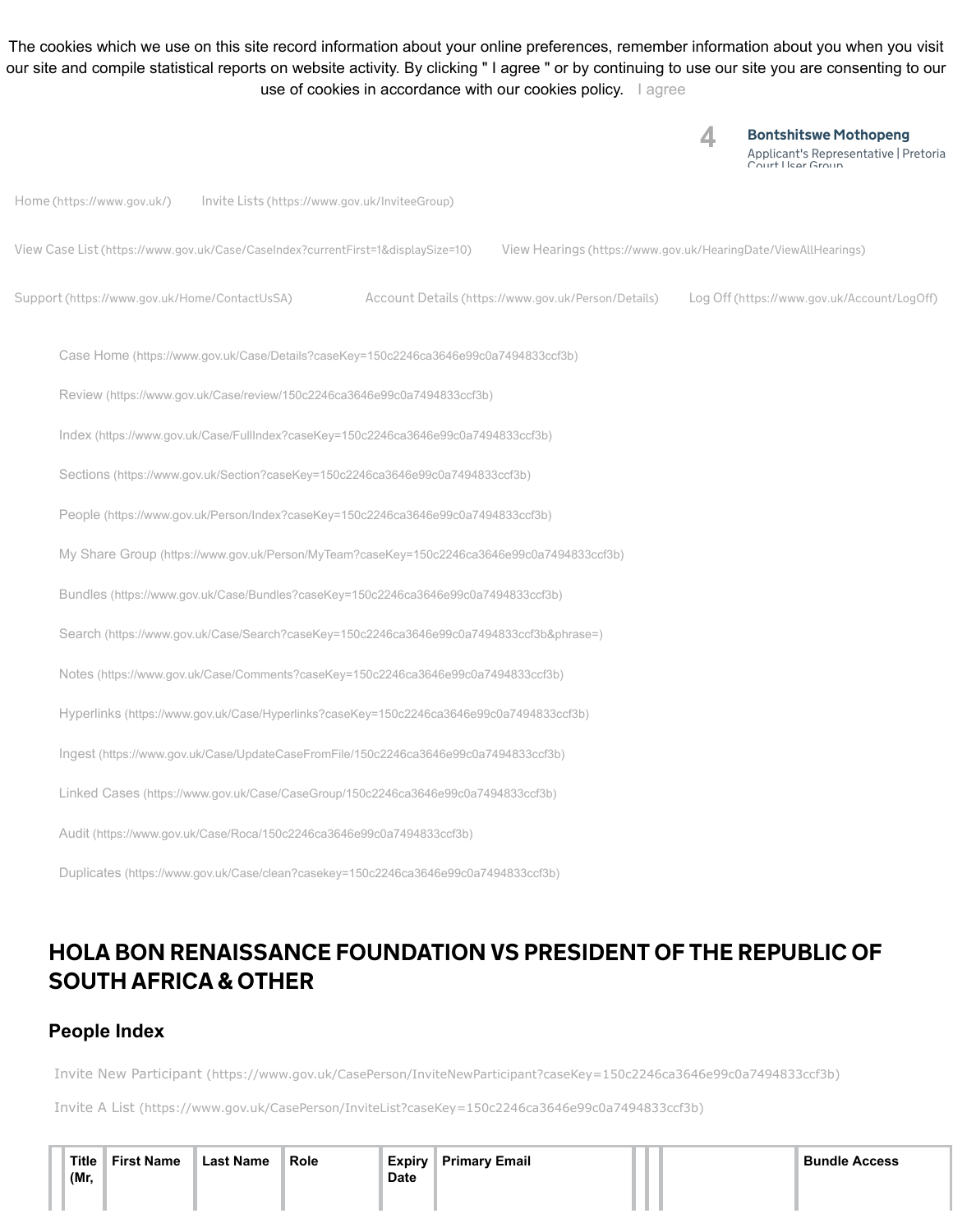| Mrs,<br>) |                     |                |                                 |               |                              |                     |                      |  |
|-----------|---------------------|----------------|---------------------------------|---------------|------------------------------|---------------------|----------------------|--|
| mrs       | qomolemo            | bidi           | Creator                         |               | gmokoena@judiciary.org.za    | Case Access Details | 01 Master Bundle Yes |  |
| mr        | tshepo              | boshielo       | Registrars<br>Clerk             |               | tsboshielo@judiciary.org.za  | Case Access Details | 01 Master Bundle Yes |  |
| Mrs       | Roanne              | <b>Bramdaw</b> | Chief Registrar ---             |               | rbramdaw@judiciary.org.za    | Case Access Details | 01 Master Bundle Yes |  |
| Mr        | Asanele             | Diko           | IT Co-ordinator ---             |               | adiko@judiciary.org.za       | Case Access Details | 01 Master Bundle Yes |  |
| Mr        | Kagiso              | Gaotime        | Legal Officer                   |               | kagiso@tirisan.co.za         | Case Access Details | 01 Master Bundle Yes |  |
| Ms        | Imaan               | Hare           | Registrar                       |               |                              | Case Access Details | 01 Master Bundle Yes |  |
| Ms        | Juliet              | Harmse         | Administrative<br>Officer       | $\frac{1}{2}$ | jharmse@judiciary.org.za     | Case Access Details | 01 Master Bundle Yes |  |
| Mr        | Sivuyile            | Kama           | Legal Officer                   | ---           | sivuyile@tirisan.co.za       | Case Access Details | 01 Master Bundle Yes |  |
| Ms        | Tridah              | Khumalo        | Registrar                       |               | tkhumalo@judiciary.org.za    | Case Access Details | 01 Master Bundle Yes |  |
| Ms        | Tiny                | Kobela         | Registrars<br>Clerk             |               | tkobela@judiciary.org.za     | Case Access Details | 01 Master Bundle Yes |  |
| Miss      | Nompumelelo Kunene  |                | Legal Officer                   | ---           | nompumelelo@tirisan.co.za    | Case Access Details | 01 Master Bundle Yes |  |
| Miss      | Nonkululeko         | Langa          | Legal Advisor                   | $---$         | nonkululeko@tirisan.co.za    | Case Access Details | 01 Master Bundle Yes |  |
| Mr        | Terrence            | Lekgoro        | IT Co-ordinator ---             |               | terrence@tirisan.co.za       | Case Access Details | 01 Master Bundle Yes |  |
| Ms        | Shertina            | Letlaka        | Administrative<br>Officer       | $\frac{1}{2}$ | rletlaka@judiciary.org.za    | Case Access Details | 01 Master Bundle Yes |  |
| Mr        | Khaya               | Lubelwana      | Usher                           | ---           | klubelwana@judiciary.org.za  | Case Access Details | 01 Master Bundle Yes |  |
| Miss      | Nthoriseng          | Mabea          | Legal Officer                   | ---           | nthori@tirisan.co.za         | Case Access Details | 01 Master Bundle Yes |  |
| Mr        | Vusi                | Mabunu         | Registrars<br>Clerk             |               | vmabunu@judiciary.org.za     | Case Access Details | 01 Master Bundle Yes |  |
| Ms        | Mandy               | Machia         | Legal Officer                   | ---           | mandy@tirisan.co.za          | Case Access Details | 01 Master Bundle Yes |  |
| Miss      | Coldia<br>Salome    | Mafologela     | Registrars<br>Clerk             |               | smafologela@judiciary.org.za | Case Access Details | 01 Master Bundle Yes |  |
| Mr        | Victor              |                | Makgalemele IT Co-ordinator --- |               | victor@tirisan.co.za         | Case Access Details | 01 Master Bundle Yes |  |
| Mr        | Julius              | Makofane       | Registrar                       | ---           | jmakofane@judiciary.org.za   | Case Access Details | 01 Master Bundle Yes |  |
| Ms        | Desree              | Maluleke       | Legal Officer                   | ---           | desree@tirisan.co.za         | Case Access Details | 01 Master Bundle Yes |  |
| Mr        | Sibusiso            | Mapossa        | Registrar                       | ---           | smapossa@judiciary.org.za    | Case Access Details | 01 Master Bundle Yes |  |
| Ms        | Mamoloko            | Maseema        | Registrars<br>Clerk             |               | mmaseema@judiciary.org.za    | Case Access Details | 01 Master Bundle Yes |  |
| Mrs       | Mokgadi<br>Lorraine | Mashashane     | Registrars<br>Clerk             |               | mmashashane@judiciary.org.za | Case Access Details | 01 Master Bundle Yes |  |
| Mr        | Tiisetso            | Matlotlo       | Legal Officer                   | ---           | tiisetso@tirisan.co.za       | Case Access Details | 01 Master Bundle Yes |  |
| Ms        | Dieketseng          | Matsie         | Registrars<br>Clerk             |               | dmatsie@judiciary.org.za     | Case Access Details | 01 Master Bundle Yes |  |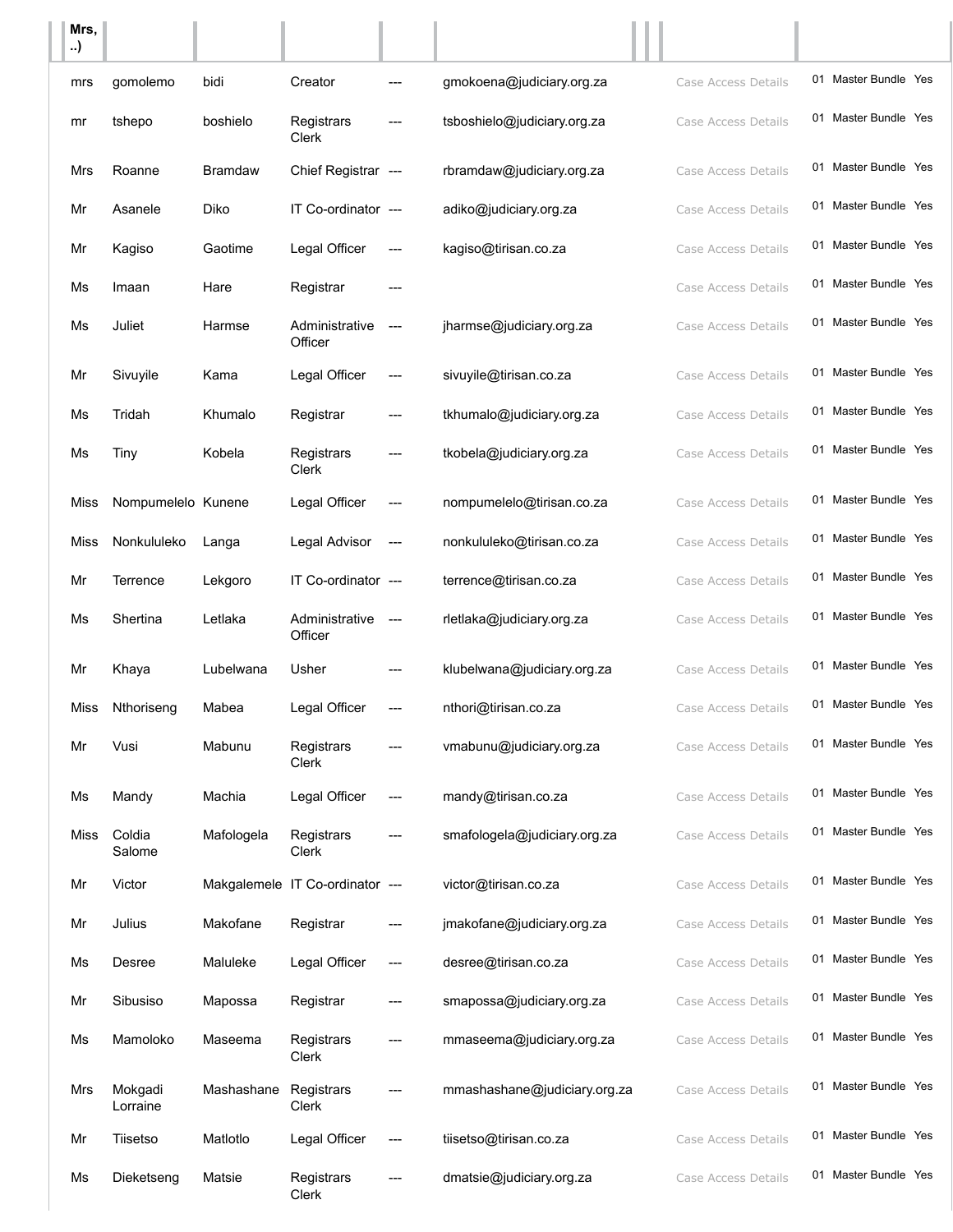| Ms   | Portia             | Matsitse                  | Registrars<br>Clerk                        |                          | Imatsitse@judiciary.org.za   | Case Access Details | 01 Master Bundle Yes |  |
|------|--------------------|---------------------------|--------------------------------------------|--------------------------|------------------------------|---------------------|----------------------|--|
| Miss | Noluvuyo           | Mehlomakulu Legal Officer |                                            | $---$                    | noluvuyo@tirisan.co.za       | Case Access Details | 01 Master Bundle Yes |  |
| Ms   | Anna               | Mentz                     | Registrars<br>Clerk                        | ---                      | amentz@judiciary.org.za      | Case Access Details | 01 Master Bundle Yes |  |
| mr   | khomotjo<br>andrei | modila                    | Legal Officer                              | $--$                     | khomotjo@tirisan.co.za       | Case Access Details | 01 Master Bundle Yes |  |
| Ms   | Refiloe            | Monare                    | Legal Officer                              | ---                      | refiloe@tirisan.co.za        | Case Access Details | 01 Master Bundle Yes |  |
| mr   | maake              | mothibedi<br>snyder       | Registrars<br>Clerk                        | $---$                    | smaake@justice.org.za        | Case Access Details | 01 Master Bundle Yes |  |
| mr   | <b>Bontshitswe</b> | Mothopeng                 | Applicant's<br>Representative              | $---$                    | hbrfoundation@gmail.com      | Case Access Details | 01 Master Bundle Yes |  |
| Miss | lebogang           | Mphelo                    | Registrars<br>Clerk                        |                          | Imphelo@judiciary.org.za     | Case Access Details | 01 Master Bundle Yes |  |
| Miss | Tshegofatso        | Ndlovu                    | Legal Officer                              | ---                      | tshegofatso@tirisan.co.za    | Case Access Details | 01 Master Bundle Yes |  |
| Ms   | <b>Busisiwe</b>    | Nxumalo                   | Registrars<br>Clerk                        | ---                      | bnxumalo@judiciary.org.za    | Case Access Details | 01 Master Bundle Yes |  |
| Ms   | Thulisile          | Nzimande                  | Director:<br>Library<br>Services<br>Deputy | $---$                    | thunzimande@judiciary.org.za | Case Access Details | 01 Master Bundle Yes |  |
| Ms   | Mpho               | Phafane                   | Registrars<br>Clerk                        |                          | mphafane@judiciary.org.za    | Case Access Details | 01 Master Bundle Yes |  |
| Ms   | Pogisho            | Phala                     | Registrars<br>Clerk                        |                          | pphala@judiciary.org.za      | Case Access Details | 01 Master Bundle Yes |  |
| Miss | Phophi             | Ramabulana                | Legal Officer                              | $---$                    | phophi@tirisan.co.za         | Case Access Details | 01 Master Bundle Yes |  |
| Ms   | Petunia            | Rikhotso                  | Registrars<br>Clerk                        |                          | prikhotso@judiciary.org.za   | Case Access Details | 01 Master Bundle Yes |  |
| Mrs  | Zoleka             | Sondlo                    | Court Manager ---                          |                          |                              | Case Access Details | 01 Master Bundle Yes |  |
| Miss | Valentine          | Tladi                     | Administrative ---<br>Officer              |                          | vtladi@judiciary.org.za      | Case Access Details | 01 Master Bundle Yes |  |
| Mr   | Marcel             | Toona                     | IT Co-ordinator ---                        |                          | marcel@tirisan.co.za         | Case Access Details | 01 Master Bundle Yes |  |
| Ms   | Itumelleng         | Tsamai                    | Registrar                                  |                          | itsamai@judiciary.org.za     | Case Access Details | 01 Master Bundle Yes |  |
| Mr   | Tebogo             | Tsweleng                  | Administrative<br>Officer                  | $\hspace{0.05cm} \ldots$ | ttsweleng@judiciary.org.za   | Case Access Details | 01 Master Bundle Yes |  |
| Ms   | Melisiwe           | Zikalala                  | Judge's<br>Secretary                       |                          | mzikalala@judiciary.org.za   | Case Access Details | 01 Master Bundle Yes |  |

Invite New Participant [\(https://www.gov.uk/CasePerson/InviteNewParticipant?caseKey=150c2246ca3646e99c0a7494833ccf3b\)](https://sajustice.caselines.com/CasePerson/InviteNewParticipant?caseKey=150c2246ca3646e99c0a7494833ccf3b)

Invite A List [\(https://www.gov.uk/CasePerson/InviteList?caseKey=150c2246ca3646e99c0a7494833ccf3b\)](https://sajustice.caselines.com/CasePerson/InviteList?caseKey=150c2246ca3646e99c0a7494833ccf3b)